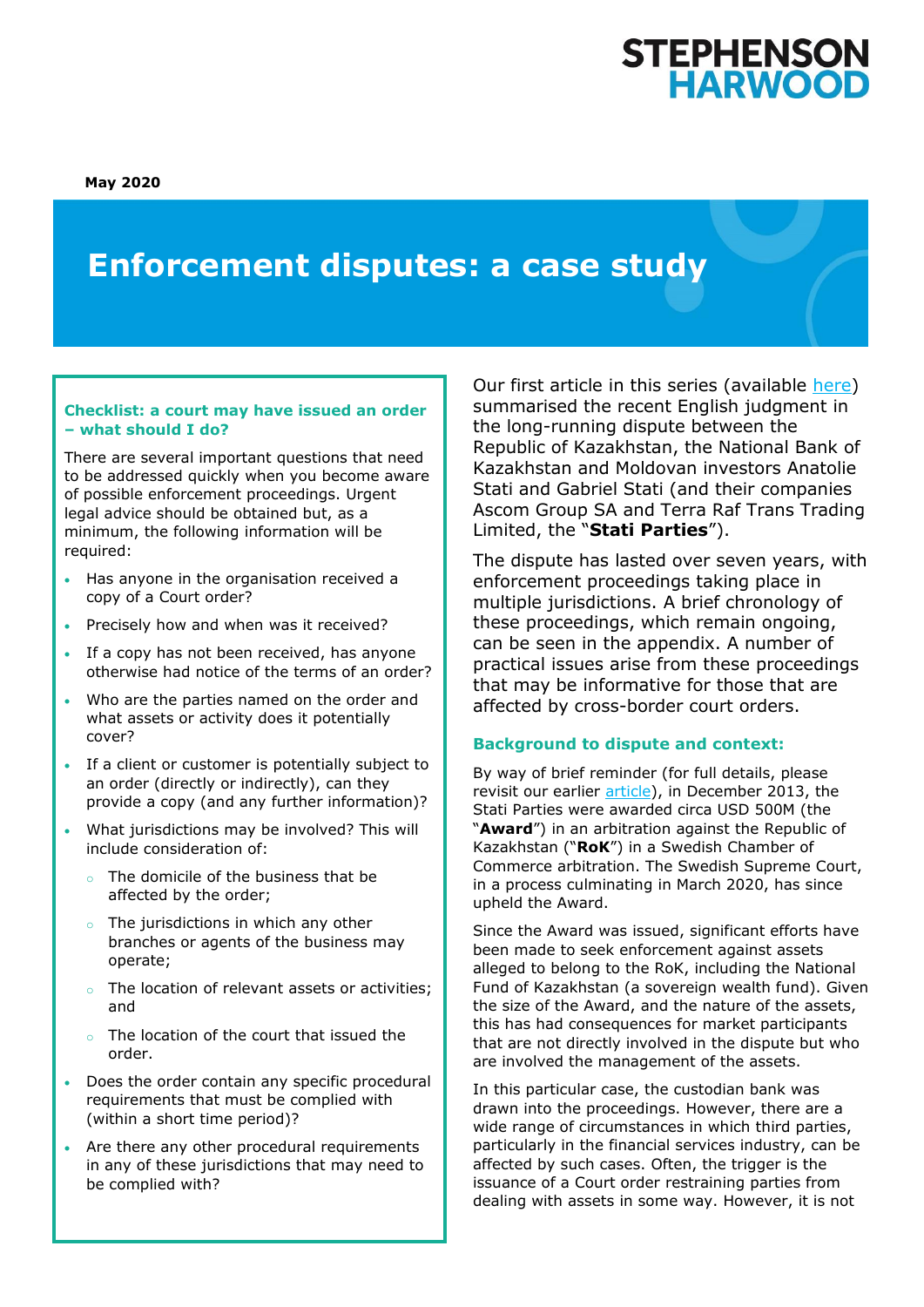always possible to know if there has been an order, or indeed which parties may be affected. This article therefore explores the practical consequences where an order has been made, or is suspected to have been made (for example, if all dealing on an account suddenly stops without explanation).

#### **How did enforcement start in this case?**

A challenge to the Award was brought by the RoK, before the Swedish courts, shortly after the Award was issued. However, whilst that challenge was ongoing, the Stati Parties sought to enforce the Award in a number of jurisdictions between 2014 and 2020 (see our brief chronology at Appendix A).

The enforcement proceedings led to a number of satellite disputes including applications in the Netherlands and Belgium for garnishment orders (or 'third party debt' orders), and a subsequent dispute as to which assets were covered, in which jurisdictions and under which agreements. Garnishment orders were obtained against Bank of New York Mellon ("**BNYM**"), who provide banking and custody services to the National Bank of Kazakhstan ("**NBK**") which, in turn, manages assets for the RoK through the National Fund of Kazakhstan. Concurrent enforcement proceedings were pursued in England, Sweden, Italy and Luxembourg.

In addition, the RoK has run allegations of fraud in several jurisdictions, alleging that the underlying Award was obtained dishonestly. In summary, the RoK's position is that the Stati Parties inflated the value of their investment, thereby influencing the calculation of damages undertaken by the Swedish arbitration tribunal. To date, this argument has appeared as a fraud claim in Sweden, the UK and the Netherlands, and a Racketeer Influenced and Corrupt Organisations ("**RICO**") claim in the US. Following the overturning of certain lower courts' decisions by higher courts (in both the UK and the US), the RoK's allegations of fraud have not been upheld in any jurisdiction to date. These parallel proceedings have complicated matters still further, and have resulted in greater uncertainty and delays in resolving the overall dispute.

#### **What orders were obtained?**

The enforcement proceedings were heavily contested but a number of orders were made in favour of the Stati Parties:

1) Garnishment orders against BNYM, attaching to assets held both inside and outside the Netherlands, with circa USD 530M of the National Fund of Kazakhstan remaining frozen (down from

USD 22.6BN) under the terms of the 2001 Global Custody Agreement ("**GCA**") executed between BNYM and NBK.

- 2) An attachment order in respect of the RoK's shareholding in the Dutch entity KMG Kashagan BG (a shareholding which is held via the Kazakh sovereign wealth fund).
- 3) An attachment order worth circa USD 100M in respect of the RoK's shareholding in 33 Swedish public companies.
- 4) Frozen funds of approximately USD 85M owed by the RoK, held by Skandinaviska Enskilda Banken in its capacity as sub-custodian under the GCA.
- 5) Recognition of the Award by the Rome Court of Appeal.
- 6) Further garnishment orders against BNYM (Luxembourg), and attachments of the RoK's shareholding in Luxembourg based Eurasian Resources Group, as well as of trade receivables due to the RoK from a number of Luxembourg companies.

To date, the Stati Parties' attachments exceed USD 6.25B, including circa USD 530M of the National Fund of Kazakhstan which remains frozen under the custody of BNYM.

The English High Court also recently held that BNYM was entitled not to act on any instructions to deal with assets held on behalf of the National Fund of Kazakhstan. In upholding BNYM's decision to respect the Belgian orders preventing the dealing with such assets, the UK High Court and the Court of Appeal reviewed a term of the GCA which provided that "*[BNYM] shall [not] be liable for and no default shall be caused by any delay or failure on the part of [BNYM] to perform any obligation which, in whole or in part, arises out of or is caused by circumstances beyond its direct and reasonable control including without limitation … any order … imposed by any … judicial … authority*".

#### **Impact and the importance of legal advice:**

There are several important lessons that can be learnt from the Stati v Kazakhstan litigation, not least how long the enforcement process can take. Whilst disputes of this nature are usually the subject of court proceedings, and therefore of particular interest to disputes lawyers, the impact of the enforcement steps taken and the decisions of the courts to date are equally relevant to day to day business operations and those advising them.

It is important to recognise that a business involved in holding assets can be seriously affected by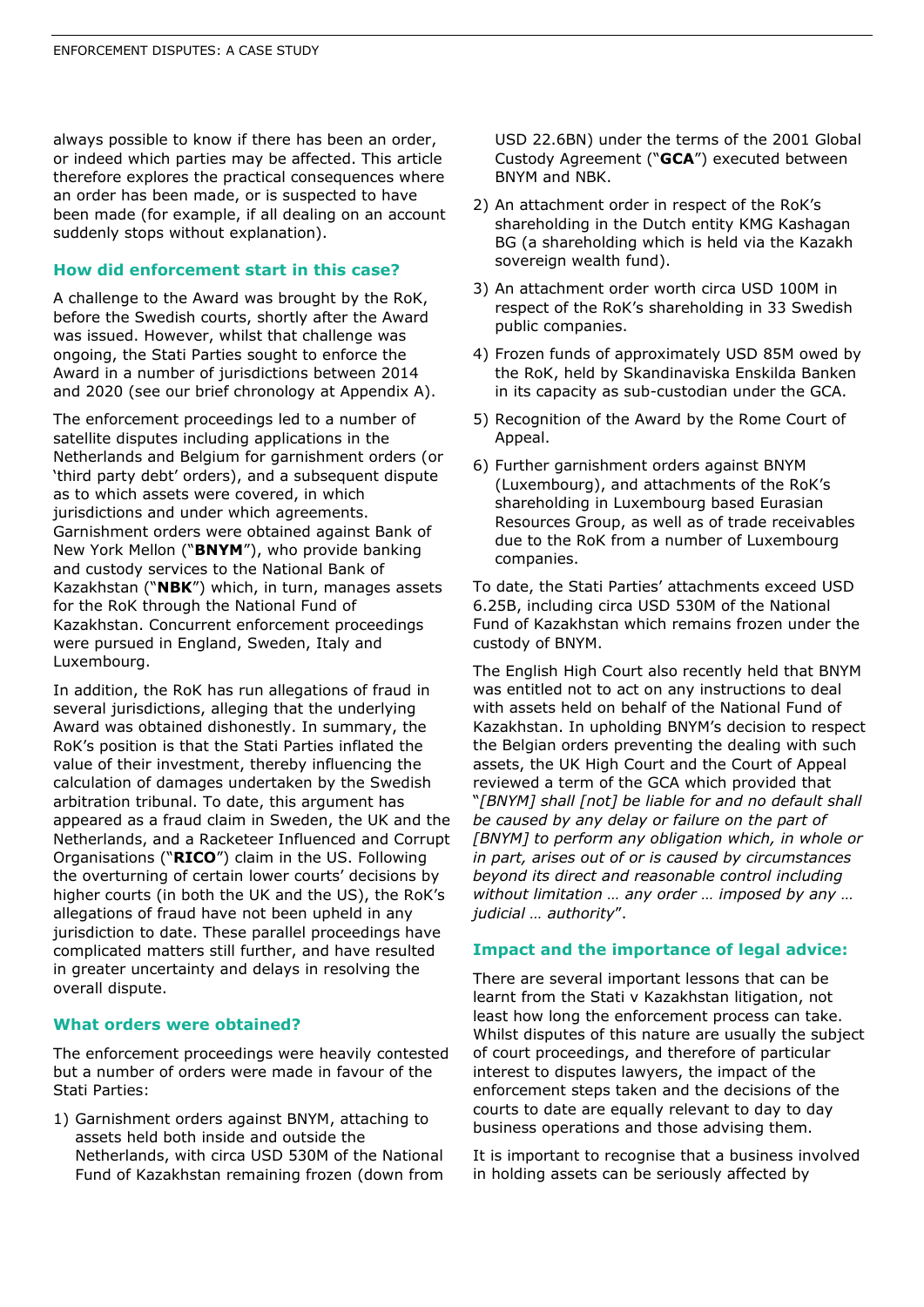enforcement proceedings, whether court orders are issued domestically or internationally. Such orders are not necessarily geographically limited and separate corporate domicile may not provide a shield to compliance with orders that appear (at least arguably) to be domestic in scope. Such orders can have wider international impact, with affected parties or enforcing courts owing "*loyalty*" to the court that issued the original order. Moreover, given the potential cross-border impact of these orders, it is important to understand that procedural requirements can differ across jurisdictions. Failure to comply with these requirements can result in civil and criminal liability. It should also be noted that resolving any dispute as to the precise effect of court orders can take time resulting in significant potential disruption for third parties.

# **Reviewing contractual documentation:**

Given the significant potential consequences of failing to comply with court orders (including both civil and criminal penalties in some jurisdictions), those potentially affected must consider all possible issues that may arise. For example, in the case of financial institutions, particularly relevant will be (i) account terms and conditions, (ii) custody arrangements, (iii) investment management agreements; and (iv) ongoing transactions (including the associated contractual documentation). These documents may include provisions facilitating or limiting institutions' ability to respond effectively and appropriately upon receipt of court orders. In the Stati context, BNYM's decision not to act on instructions to deal with the assets held on behalf of the National Fund of Kazakhstan was upheld, but only after careful analysis of the documents on which BNYM relied. The relevant term was held to be "*wide and unqualified*" in nature, and the clause was found

not to be "*limited to domestic court orders or to foreign court orders of a particular type or status*".

Businesses should therefore consider the drafting of their existing and/or pending agreements to ensure that their ability to respond to court orders, including where the response necessitates wholesale freezing of assets, is appropriate. In appropriate circumstances, other provisions that may need to be considered include: (i) additional rights of information; (ii) permission to provide information to the court; (iii) the flexibility to suspend activity if there is a risk of breach of a court order, and (iv) discretion to perform a risk assessment upon notice of a court order, or circumstances which may suggest an order has been made.

The precise factual position in each customer relationship will differ, including as to the likelihood of such risks arising, and contractual documents will inevitably be tailored and negotiated. However, formulating a clear internal policy, and relevant wording in standard transactional documentation, is a sensible precaution.

# **Key contacts**





### Richard Garcia

Partner T: +44 20 7809 2346 E: richard.garcia@shlegal.com

Harriet Campbell Professional support lawyer T: +44 20 7809 2517 E: harriet.campbell@shlegal.com



#### Emily Rivett Associate

T: +44 20 7809 2290 E: emily.rivett@shlegal.com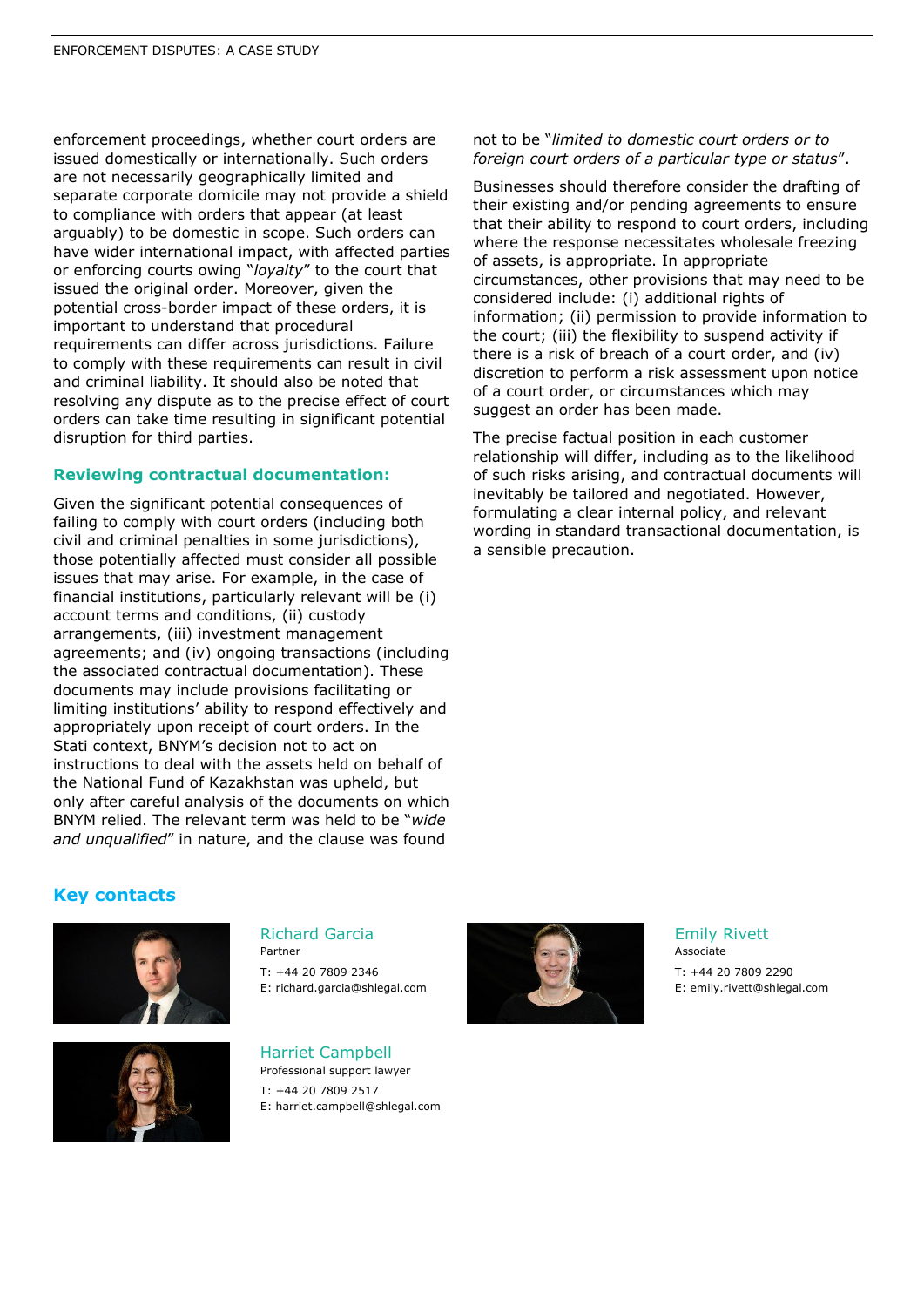# **Appendix: a brief chronology**

| <b>Dec 2013</b>       | The Stati Parties are awarded circa USD 530M (the "Award") in an arbitration against<br>the RoK in a Swedish Chamber of Commerce arbitration. (Sweden/Arbitration)                                                                                                                                                                                                                                                                                                                                                                                                                                                                                                                                                                                                                           |
|-----------------------|----------------------------------------------------------------------------------------------------------------------------------------------------------------------------------------------------------------------------------------------------------------------------------------------------------------------------------------------------------------------------------------------------------------------------------------------------------------------------------------------------------------------------------------------------------------------------------------------------------------------------------------------------------------------------------------------------------------------------------------------------------------------------------------------|
| <b>March 2014</b>     | The RoK's application to annul the Award is rejected by the Svea Court of Appeal, a<br>decision later upheld by the Swedish Supreme Court. (Sweden/Court)                                                                                                                                                                                                                                                                                                                                                                                                                                                                                                                                                                                                                                    |
| 23 Aug 2014           | The Stati Parties apply to the Dutch courts for garnishment orders on 40 companies and<br>17 banks, including BNYM (the "2014 Garnishment Orders"). The Dutch Ministry of<br>Justice ("DMoJ") block these 2014 Garnishment Orders. (Netherlands/Court)                                                                                                                                                                                                                                                                                                                                                                                                                                                                                                                                       |
| September 2014        | The RoK raise fraud allegations in the US, as a defence against US enforcement, citing<br>the Racketeer Influenced and Corrupt Organisations Act. The US courts have since,<br>twice, refused to allow these allegations, with the US District Court for Columbia noting<br>that "A RICO civil suit is not a vehicle to challenge non-frivolous litigation, or, in this<br>case a valid and final foreign arbitral award". The Court held that the "suit is yet<br>another attempt to relitigate the underlying arbitral award. Whatever fraud Kazakhstan<br>contends occurred before and during the arbitration more than eight years ago, it had a<br>full opportunity to raise those issues in the appeals process in Sweden, and its<br>allegations were rejected" (United States/Court) |
| 24 February 2014      | The Stati Parties invoke the jurisdiction of the courts of England and Wales under s.101<br>of the Arbitration Act 1996 (England/Court/Enforcement)                                                                                                                                                                                                                                                                                                                                                                                                                                                                                                                                                                                                                                          |
| 28 February 2014      | The Stati Parties receive permission to enforce the Award in the UK (the "UK<br><b>Enforcement Order")</b> (England/Court/Enforcement)                                                                                                                                                                                                                                                                                                                                                                                                                                                                                                                                                                                                                                                       |
| <b>7 April 2015</b>   | The RoK apply for permission to set aside the Enforcement Order (the "English<br>Application") (England/Court/Enforcement)                                                                                                                                                                                                                                                                                                                                                                                                                                                                                                                                                                                                                                                                   |
| 27 April 2015         | The RoK sought permission to amend the English Application (the "Permission<br>Application") to include an allegation that the Award was procured via fraud<br>(England/Court/Enforcement)                                                                                                                                                                                                                                                                                                                                                                                                                                                                                                                                                                                                   |
| October 2016          | The DMoJ's actions are upheld by the Dutch Supreme Court, and the 2014 Garnishment<br>Orders fail (Netherlands/Court)                                                                                                                                                                                                                                                                                                                                                                                                                                                                                                                                                                                                                                                                        |
| 6 June 2017           | The English High Court <sup>1</sup> concludes that "there is a sufficient prima facie case that the<br>Award was obtained by fraud" and grants the Permission Application<br>(England/Court/Enforcement)                                                                                                                                                                                                                                                                                                                                                                                                                                                                                                                                                                                     |
| <b>21 August 2017</b> | The Stati Parties obtain an attachment order worth USD 100M in respect of the RoK's<br>shareholding in 33 public Swedish companies. The Swedish courts also award the Stati<br>Parties their claimed legal costs (circa USD 100,000). The Swedish courts also allow the<br>Stati Parties to freeze funds of approximately USD 85M owed by the RoK held by<br>Skandinaviska Enskilda Banken in its capacity as sub-custodian under the GCA.<br>Litigation regarding these attachment proceedings is expected to conclude in the<br>autumn of 2020 (Sweden/Court)                                                                                                                                                                                                                              |
| <b>23 August 2017</b> | The Stati Parties make a new ex-parte application in the Dutch courts, again seeking<br>pre-enforcement attachments of BNYM's assets, both inside and outside the<br>Netherlands (the "Dutch Enforcement Orders") (Netherlands/Court)                                                                                                                                                                                                                                                                                                                                                                                                                                                                                                                                                        |

ł

<sup>1</sup> Stati & Ors v The Republic of Kazakhstan EWHC [2017] 1348 1348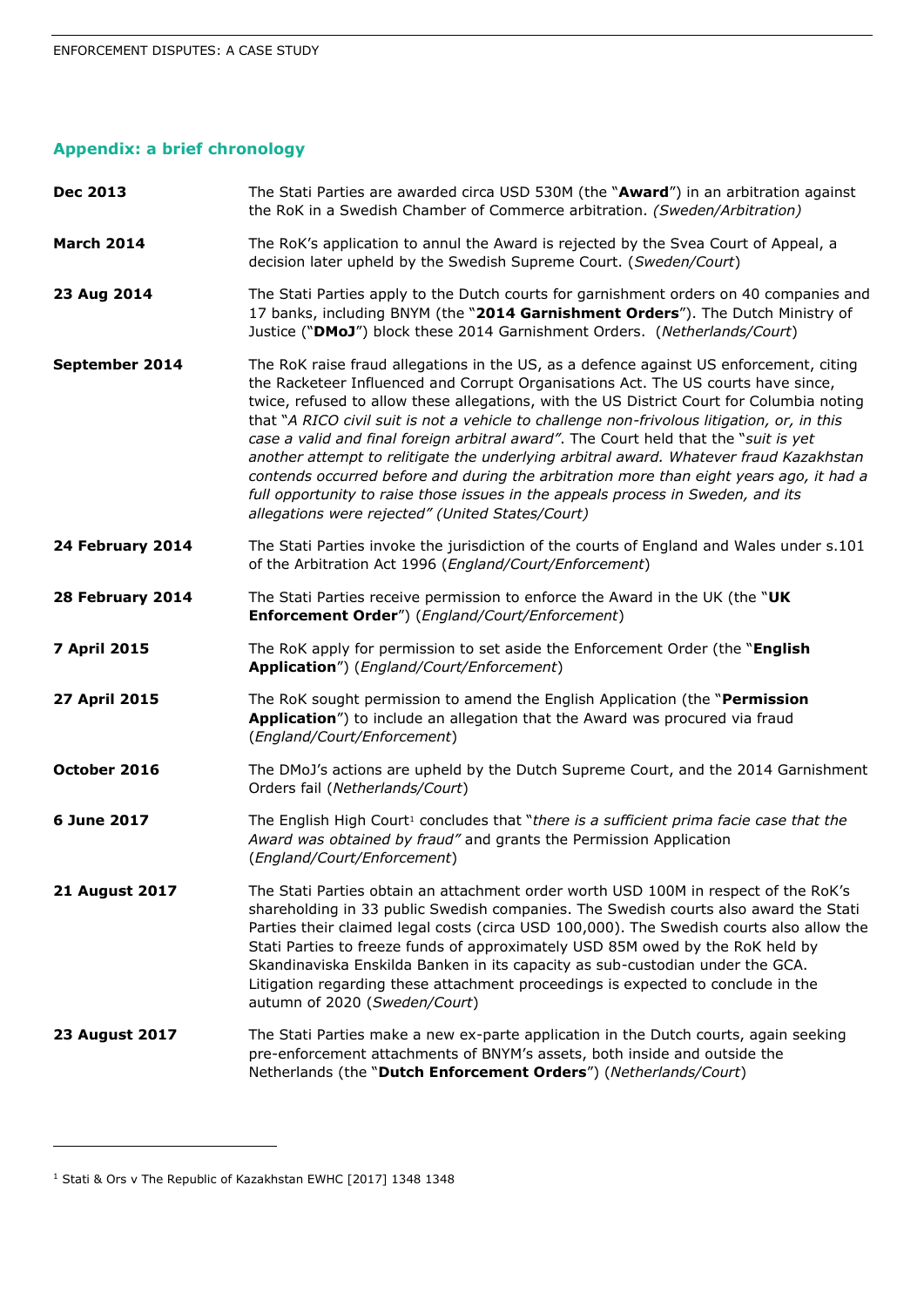| 8 September 2017       | The Dutch courts grant the requested Dutch Enforcement Orders, stating that they<br>would not apply to assets of BNYM at branches outside of the Netherlands<br>(Netherlands/Court)                                                                                                                                                                                                                                                                                                                                                                                                 |
|------------------------|-------------------------------------------------------------------------------------------------------------------------------------------------------------------------------------------------------------------------------------------------------------------------------------------------------------------------------------------------------------------------------------------------------------------------------------------------------------------------------------------------------------------------------------------------------------------------------------|
| 8 September 2017       | The Stati Parties successfully apply ex-parte for an attachment order in respect of the<br>RoK's shareholding in the Dutch entity KMG Kashagan B.V. ("Kashagan"), a<br>shareholding which is held via the Kazakh sovereign wealth fund Samruk-Kazyna<br>("Samruk"). Through its stake in Kashagan (worth circa USD 5.2 billion), Kazakhstan<br>participates in one of the largest offshore oilfields in the Caspian Sea<br>(Netherlands/Court)                                                                                                                                      |
| 14 September 2017      | The Dutch Enforcement Orders are issued pursuant to the 8 September 2017 decision,<br>and served on BNYM (Netherlands), but do not contain the limitation contained in the<br>Judge's decision, and extend to assets both inside and outside the Netherlands<br>(Netherlands/Court)                                                                                                                                                                                                                                                                                                 |
| 29 September 2017      | The Stati Parties apply ex-parte for pre-judgment attachments (the "Belgian<br><b>Enforcement Orders")</b> (Belgium/Court)                                                                                                                                                                                                                                                                                                                                                                                                                                                          |
| 12 October 2017        | The Dutch branch of BNYM issue a declaration stating that it has no legal relationship<br>with the National Fund of the RoK, or the RoK (Netherlands/Court)                                                                                                                                                                                                                                                                                                                                                                                                                         |
| 13 October 2017        | The Belgian Enforcement Orders are granted, and BNYM is served (Belgium/Court)                                                                                                                                                                                                                                                                                                                                                                                                                                                                                                      |
| <b>30 October 2017</b> | BNYM (Belgium) makes a declaration that it "cannot fully exclude [the possibility] that<br>the RoK (including the National Fund) has or will have claims on BNYM or that BNYM<br>holds assets of or for the RoK". (Belgium/Court)                                                                                                                                                                                                                                                                                                                                                   |
| 1 November 2017        | BNYM's (Netherlands) alter its previous declaration. BNYM take the view that the Dutch<br>Enforcement Orders and Belgian Enforcement Orders effectively attach to the whole of<br>the National Fund of Kazakhstan, held by BNYM's London branch, under a 2001 Global<br>Custody Agreement ("GCA"). Accordingly BNYM elect not to deal with assets held on<br>behalf of the National Fund of Kazakhstan, circa USD 22.6 BN in cash, bonds and equity<br>shareholdings, comprising around 40% of the National Fund of Kazakhstan (the "USD<br>22.6BN Attachment") (Netherlands/Court) |
| 20 November 2017       | The RoK issue proceedings in Belgium to set aside the Belgian Enforcement Orders<br>(Belgium/Court)                                                                                                                                                                                                                                                                                                                                                                                                                                                                                 |
| 22 November 2017       | The RoK and NBK commence Part 8 proceedings in the UK, seeking declarations that -<br>under contractual analysis of the terms of the GCA - BNYM were not obliged or entitled<br>to elect not to deal with the assets held on behalf of the National Fund of Kazakhstan<br>(England/Court/Part 8)                                                                                                                                                                                                                                                                                    |
| 21 December 2017       | The UK High Court <sup>2</sup> dismiss the RoK's claim for declaratory relief. The High Court find<br>that BNYM owed "loyalty" to the courts of Netherlands and Belgium and "must obey"<br>their orders "if it is not to face civil liability and criminal sanction" (England/Court/Part<br>8)                                                                                                                                                                                                                                                                                      |
| January 2018           | The Amsterdam District Court lift the USD 22.6BN Attachment. The Court held that the<br>assets held by BNYM could not offer recourse for creditors of the RoK, notwithstanding<br>that the state might be the ultimate beneficiary. The Dutch courts found that the USD<br>22.6 BN Attachment effectively attached to the same assets that were the subject of<br>the Stati Parties' failed 2014 Garnishment Orders. The Amsterdam court refuses the<br>request from the NBK for a permanent ban preventing new attachments of BNYM's<br>assets (Netherlands/Court)                 |

<sup>2</sup> National Bank of Kazakhstan & Anor v The Bank of New York Mellon SA / NV, London Branch [2017] EWHC 3512 (Comm)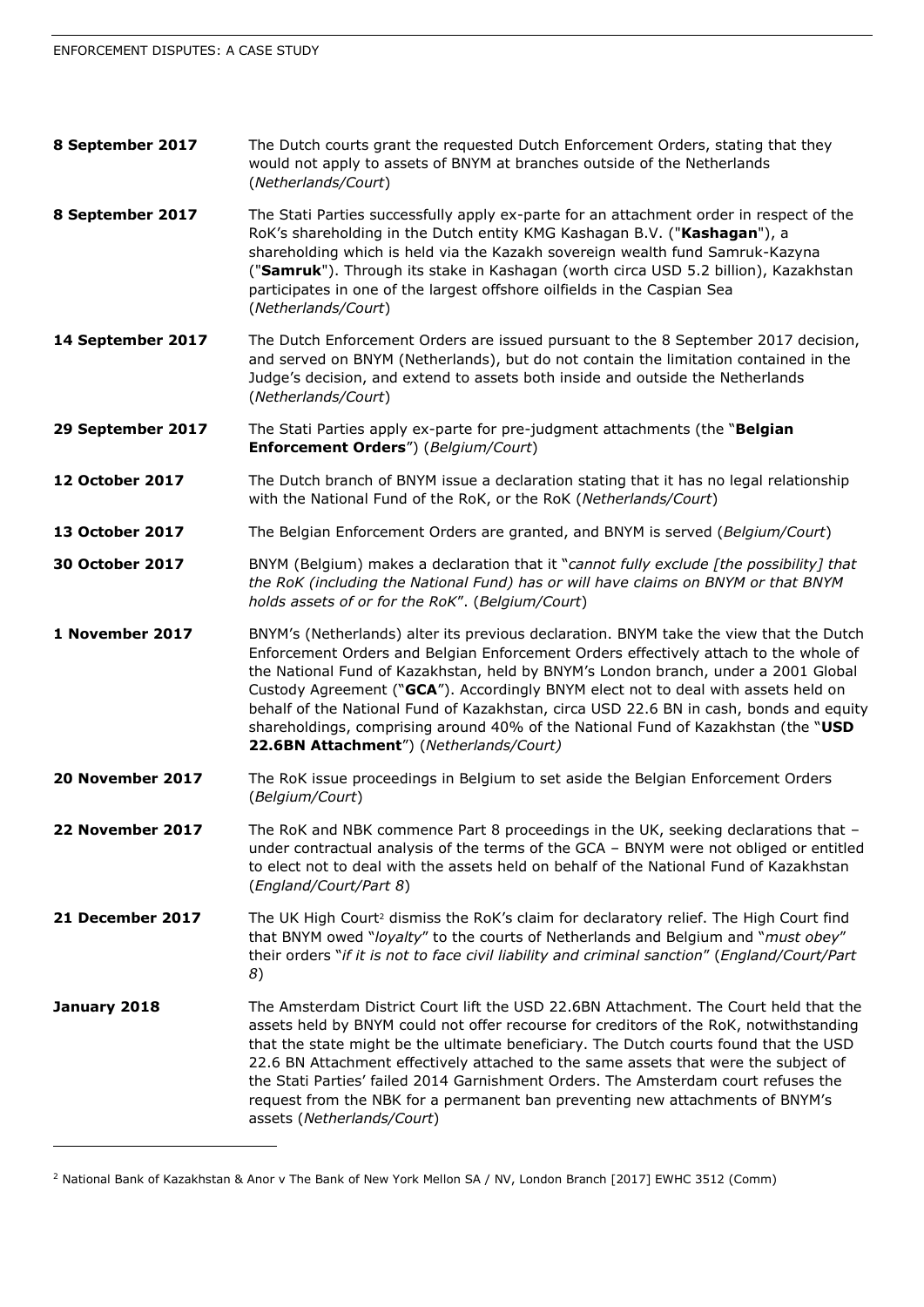| <b>5 January 2018</b> | The Samruk attachment is upheld by the Amsterdam District Court (Netherlands/Court)                                                                                                                                                                                                                                                                                                                                                                                                   |
|-----------------------|---------------------------------------------------------------------------------------------------------------------------------------------------------------------------------------------------------------------------------------------------------------------------------------------------------------------------------------------------------------------------------------------------------------------------------------------------------------------------------------|
| 26 February 2018      | The Stati Parties serve a notice of discontinuance in the English enforcement<br>proceedings (England/Court/Enforcement)                                                                                                                                                                                                                                                                                                                                                              |
| 2 March 2018          | The RoK apply for the English notice of discontinuance to be Set Aside (the "Set Aside<br>Application") (England/Court/Enforcement)                                                                                                                                                                                                                                                                                                                                                   |
| 11 May 2018           | The English High Court <sup>3</sup> hand down judgment on the Set Aside Application, confirming<br>that the notice of discontinuance will be set aside (the "Set Aside Order"), and<br>scheduling a trial for 31 October 2018 (England/Court/Enforcement)                                                                                                                                                                                                                             |
| <b>May 2018</b>       | The Belgian courts lift the USD 22.6BN Attachment, and instead limit the size of the<br>attachment to USD 530M (the value of the Award). The RoK's argues that no<br>"attachable obligation" exists over the USD 530M. The Belgian Courts determine that<br>the competent courts to determine this are the courts of England and Wales (the<br>"Belgian Referral") (Belgium/Court)                                                                                                    |
| 28 May 2018           | The RoK and the NBK commence proceedings in the UK to determine the Belgian<br>Referral (England/Court/Belgian Referral)                                                                                                                                                                                                                                                                                                                                                              |
| 19 June 2018          | The UK Court of Appeal <sup>4</sup> confirms the Part 8 Hugh Court decision, finding that BNYM's<br>analysis of the terms of the GCA was correct (England/Court/Part 8)                                                                                                                                                                                                                                                                                                               |
| 19 July 2018          | The English courts <sup>5</sup> grant the RoK and the NBK permission for the Belgian Referral to be<br>heard in the jurisdiction (England/Court/Belgian Referral)                                                                                                                                                                                                                                                                                                                     |
| <b>10 August 2018</b> | The English Court of Appeal <sup>6</sup> hand down judgment in the Stati Parties' appeal of the Set<br>Aside Order. The High Court's decision is reversed, and the Stati Parties are permitted<br>to discontinue the English enforcement proceedings, on the condition that the original<br>Enforcement Order be set aside, and no further enforcement proceedings take place in<br>England and Wales. The English enforcement proceedings are dropped<br>(England/Court/Enforcement) |
| 4 December 2018       | The Stati Parties jurisdictional challenge to the Belgian Referral is dismissed<br>(England/Court/Belgian Referral)                                                                                                                                                                                                                                                                                                                                                                   |
| 1 March 2019          | The Court of Appeal in Rome hand down judgment in favour of the Stati Parties. The<br>Rome Court of Appeal rejected the RoKs arguments, and find that recognition and<br>enforcement of the Award in Italy does not contravene Italian substantive or procedural<br>public policy. The court also orders the RoK to reimburse the Stati Parties' legal costs,<br>totalling EUR 120,000 (Italy/Court)                                                                                  |
| 6 May 2019            | The Samruk attachment is upheld by the Amsterdam Court of Appeal<br>(Netherlands/Court)                                                                                                                                                                                                                                                                                                                                                                                               |
| 6 May 2019            | The Amsterdam Court of Appeal comments that the RoK has, to date, failed to provide<br>its allegations of fraud, in any jurisdiction (Netherlands/Court)                                                                                                                                                                                                                                                                                                                              |

ł

<sup>3</sup> Stati & Ors v The Republic of Kazakhstan [2018] EWHC 1130 (Comm)

<sup>4</sup> National Bank of Kazakhstan & Anor v The Bank of New York Mellon SA / NV, London Branch [2018] EWCA Civ 1390

<sup>5</sup> National Bank of Kazakhstan & Anor v The Bank of New York Mellon SA / NV, London Branch [2018] EWHC 3282 (Comm)

<sup>6</sup> Stati & Ors v The Republic of Kazakhstan [2018] EWCA Civ 1896